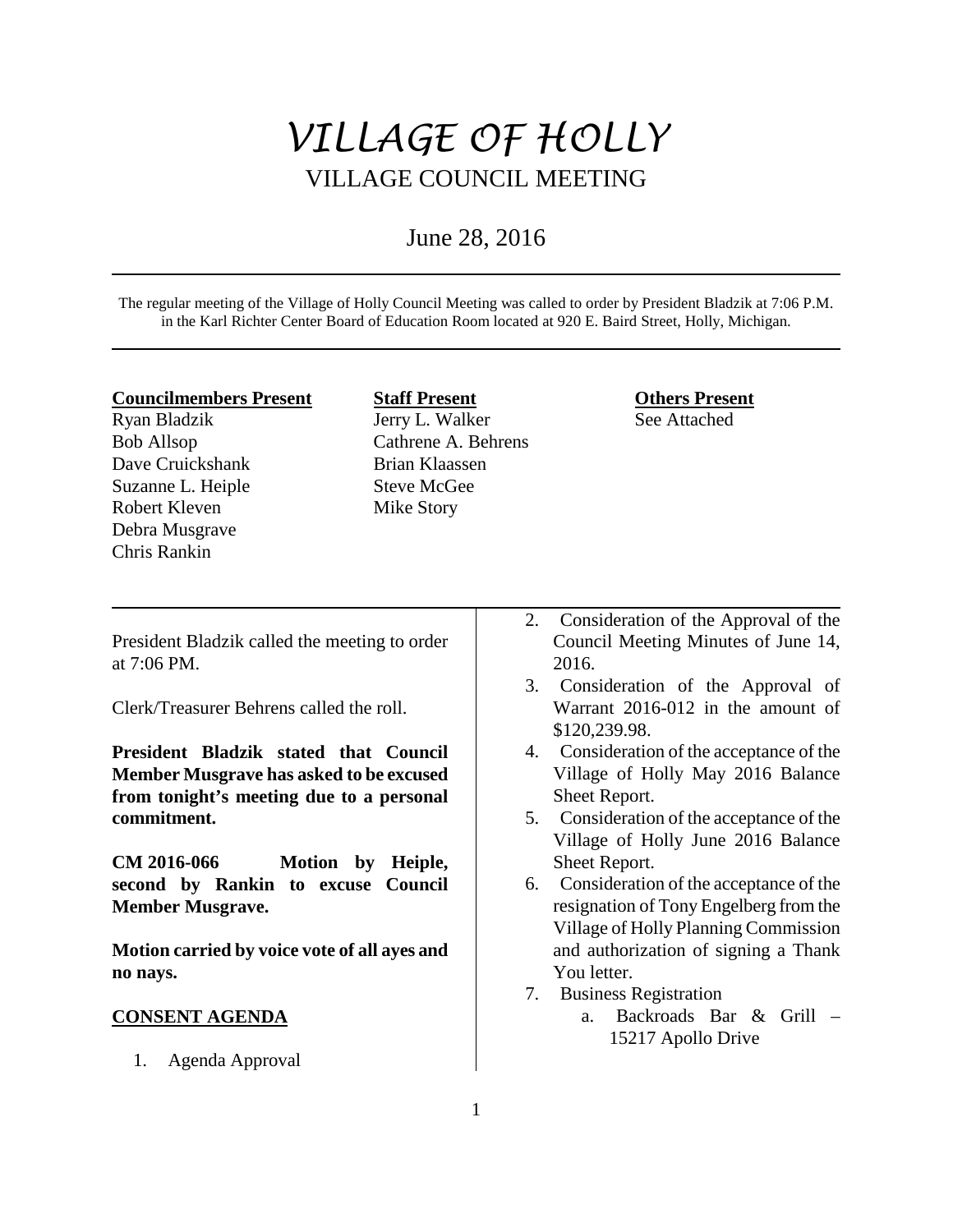- b. The Vintage Farmhouse 310 S. Broad Street
- c. Anna's Interior Design 104 Battle Alley
- *8. Consideration of excusing the Village Attorney from tonight's meeting.*

## **CHANGES TO AGENDA:**

President Bladzik stated that under New Business Item #3 needs to be stricken in its entirety. There will be a public hearing and a Special Planning Commission meeting held on Thursday, July 14, 2016 at 7:00 PM pending a quorum.

Clerk/Treasurer Behrens requested to add Consent Agenda Item #8 to excuse the Village Attorney from tonight's meeting.

**CM 2016-067 Motion by Rankin, second by Cruickshank to accept the Consent Agenda as amended.** 

**Motion carried by a voice vote of all ayes and no nays.** 

#### **PUBLIC COMMENT**

Rick Powers, 816 Holly Bush Court stated he is here to announce that the flag poles have been put up at the corner of E. Maple Street and Park Ave. He stated they are holding a celebration on July  $4<sup>th</sup>$  at 9:45 am and he would like to thank Jerry Walker, the Village Council, Ryan Bladzik and all of you for supporting us on this. Tomorrow there will be over 400 flowers going in there on the boulevard along with the flagpoles. He wanted to talk to them about the agenda for

the event stated they are looking for a keynote speaker. Nick Klempp will be doing the invocation and they are waiting for someone to handle this for them. They are trying to keep the whole theme of the event as "What does the  $4<sup>th</sup>$  of July mean to me and my family". This process went very smoothly and they raised all of the necessary funds of \$3,500 plus an additional \$500 which ended up being expensed on some last minute items. The flagpoles and flowers are paid for and they are ready to go on this.

President Bladzik volunteered to be the keynote speaker for this event.

#### **OLD BUSINESS**

None

#### **NEW BUSINESS**

**#1. Consideration of Resolution 2016- 023, 2015-2016 Fiscal Year-End Budget Amendments.** 

**Motion by Cruickshank, second by Heiple for the consideration of Resolution 2016- 023, 2015-2016 Fiscal Year End Budget Amendments.** 

President Bladzik stated this is a regular function of the council and while we budget each year for expenditures; some of our budget numbers are variable and we don't necessarily know where we are going to land by the end of the year so for some of our more common variable budgets, final amendments are held until the last meeting of the fiscal year.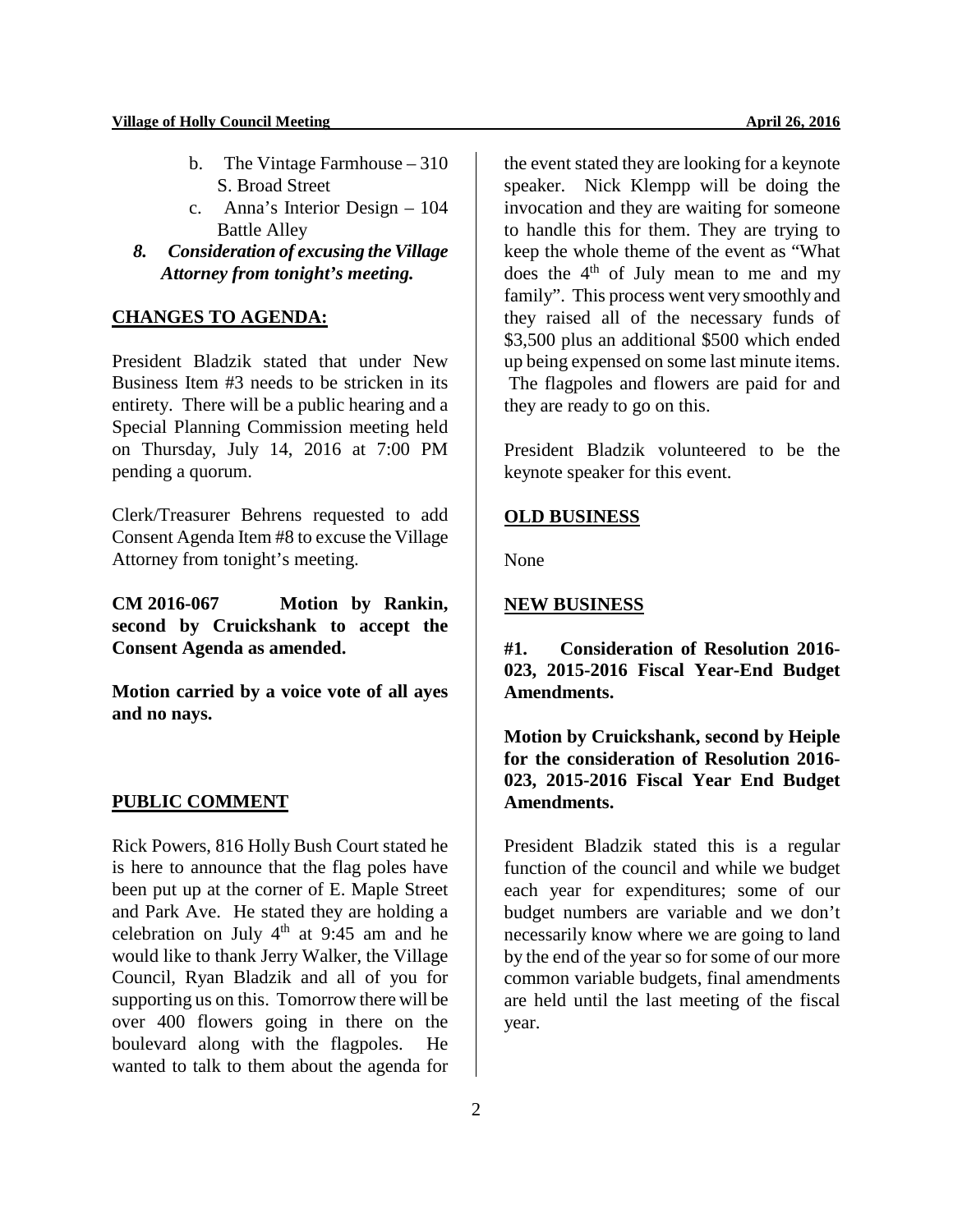Clerk/Treasurer Behrens stated the Resolution before them was straightforward in that all funds of the Village will be balanced. One items to point out is that in the local road fund it does not indicate a deficit or a surplus in the fund because approximately \$22,000 has been allocated to the local road fund from property tax revenue in order to balance this particular budget. The Council may also notice a pretty large deficit in the Holly Area Transportation Fund of \$14,431. This deficit can be directly attributed to vehicle maintenance funds due to the age and maintenance issues which we are currently working on with our existing fleet. The Holly Area Transportation Fund does have a fund balance of almost \$90,000 so this \$14,000 deficit will be covered by the fund balance which currently exists. She stated if the council had any specific questions regarding the various budget lines or funds, she would be happy to address them.

#### **Roll call vote was as follows:**

**Voting for: Cruickshank, Heiple, Rankin, Allsop, Bladzik Voting against: Kleven Absent: Musgrave Motion carried.**

## **#2. Consideration of the Approval of the Amended Mutual Aid Box Alarm System Association Agreement.**

Manager Walker stated this is an agreement for mutual aid for the Fire Department. This is a revised agreement and it is pretty standard from what we had from previous years. Chief McGee is here to answer any specific questions about it but basically we have a mutual aid agreement with all fire departments around the State for this service.

Chief McGee stated this will help the Village financially in that if we send special teams to other communities, prior to this we had to donate our time for eight hours. Our department still has the ability to donate our time but this agreement allows us to recover funding from the onset through insurance companies.

**CM 2016-068 Motion by Rankin, second by Allsop to approve the Amended Mutual Aid Box Alarm System Association Agreement and authorize the Village President to execute the document on behalf of the Village of Holly Fire Department.**

**Motion carried by a voice vote of all ayes and no nays.** 

## **REPORTS**

#### **Village Manager**

Manager Walker stated that the fireworks display is scheduled for July  $4<sup>th</sup>$  and they are looking for volunteers to work for a few hours prior to the display.

President Bladzik stated that all of the Council had received a memorandum regarding the banning of open burning in the Village and the discharge of fireworks in consideration of the fact that we have barely had any rain for weeks now and most of the Village is dry that under the authority of the Fire Chief the Village has instituted a ban on all fireworks. The DNR and the fire service has declared this area a "high danger of fire" area and as a result we have a ban on open burning in the Village under the order of the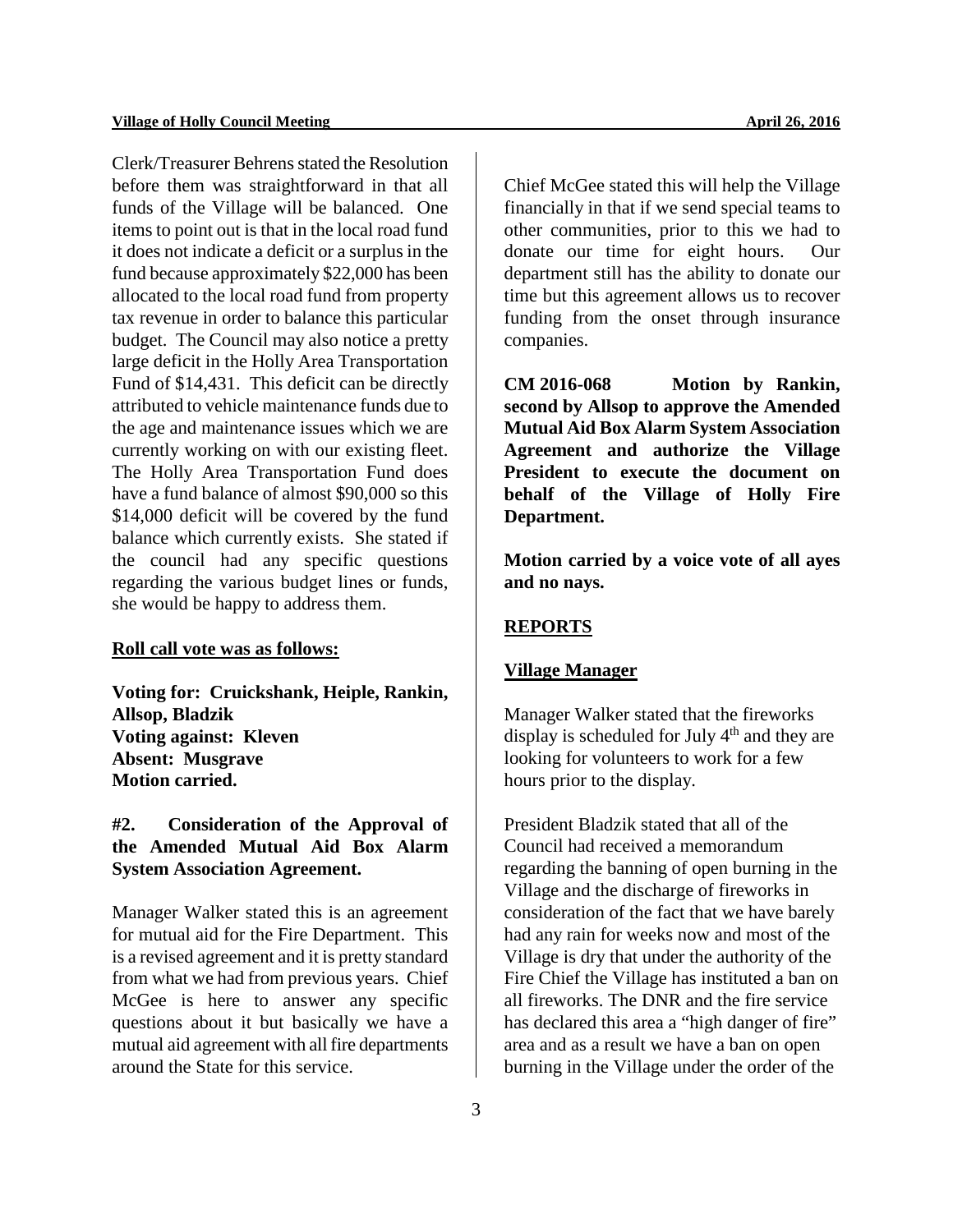Fire Chief and it will be until further notice. Because fireworks are personal combustibles, this will also extend to the use of personal fireworks in the Village over the holiday even though they are authorized by State law.

Jackie Campbell, 807 Mary Ann asked Mr. Bladzik if they were going to add on more police officers on July  $4<sup>th</sup>$ . Where she lives they are already shooting off the fireworks and there have been two small fires so far. A lot of people don't know about the ban on fireworks.

Manager Walker stated the Police Chief has the ability to schedule as much staffing as they believe may be necessary depending upon demand.

Ms. Campbell stated that if the Village could provide her with some flyers, she would be happy to distribute them throughout the Village at some public places and help all that she can.

#### **Attorney**

Excused Absence

## **Clerk/Treasurer**

Clerk/Treasurer Behrens stated that things are very busy in the office with the tax bills being printed and posted for mailing as well as water bills.

## **BOARDS AND COMMISSIONS**

Council Member Cruickshank stated that the last HDC meeting was cancelled but he

expects the July meeting to happen to discuss the tour that they took two months ago.

Council Member Heiple stated there was a Planning Commission Meeting on June 22nd but she was out of town. Her understanding was that there was a vote of four to three to continue looking at the Maple Road issue but she has not had an opportunity to read the minutes of the meeting.

Council Member Kleven stated the Holly Community Collation held the Teen Block Party on June  $14<sup>th</sup>$  and according to Nick Klempp we had a record turnout and it is nice to see the community hosting an event for the kids and not just the schools. They are currently less than 90 days from their color run and they are looking for sponsors.

President Bladzik stated they haven't had a DDA meeting but that trees and grates have been purchased for the Historic Downtown which was a project of our DDA Design Committee. There are trees

## **COUNCIL COMMENTS**

Council Member Allsop stated that the car show is going well. Ten to two hundred cars; you never know.

President Bladzik stated that we do have a new business item after our public comment and we will be doing performance evaluations for Mr. Walker and Ms. Behrens and we will be entering into executive session per their request and privilege.

#### **PUBLIC COMMENT**